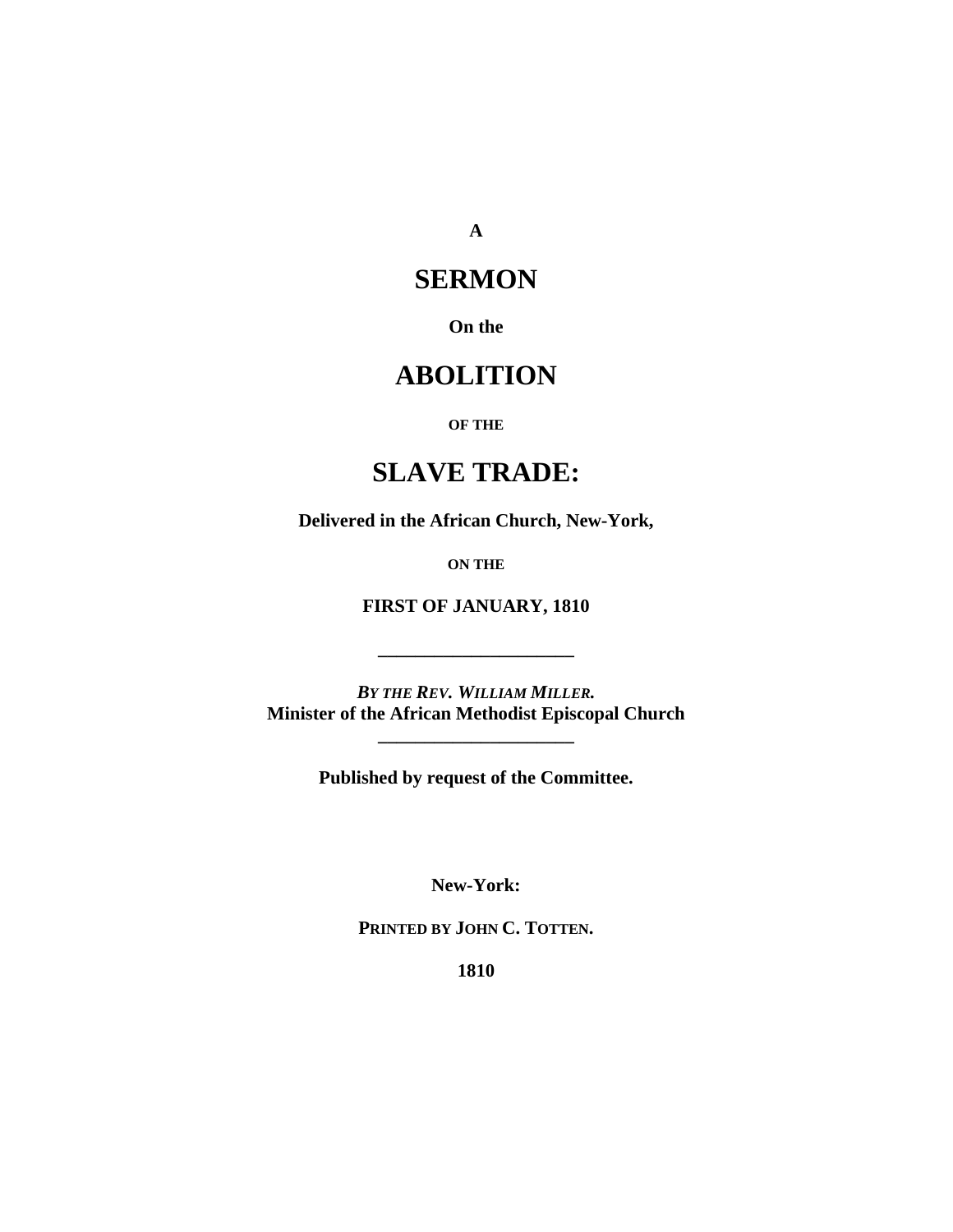[blank page 2] [unnumbered page 3]

#### **A SERMON, &c.**

**\_\_\_\_\_\_\_\_\_\_\_\_\_\_\_\_\_** 

*The service was opened with a prayer by Mr. GEORGE WHITE, after which the following was delivered by the Rev. WM. MILLER.*

**\_\_\_\_\_\_\_\_\_\_\_\_\_\_\_\_\_** 

### **PRAISE THE NAME OF THE LORD YOUR GOD THAT HATH DEALT WONDERFULLY WITH YOU; AND MY PEOPLE SHALL NEVER BE** ASHAMED. – Joel, 2d. chapter, and latter part of the 26<sup>th</sup> verse.

**I** cannot forgo the satisfaction of expressing my acknowledgements to my brethren, for having conferred on me the honour of addressing them from the pulpit, on an occasion so auspicious to Africans as the celebration of a day, the contemplation of which is sufficient to inspire the heart of every African with fervent gratitude to the throne of grace, for having directed the councils of our legislature and the parliament of Great Britain, to the consideration of the deplorable and ignominious condition of Africans and their descendants; and in opening a way for their relief, by prohibiting that abominable traffic, the SLAVE TRADE.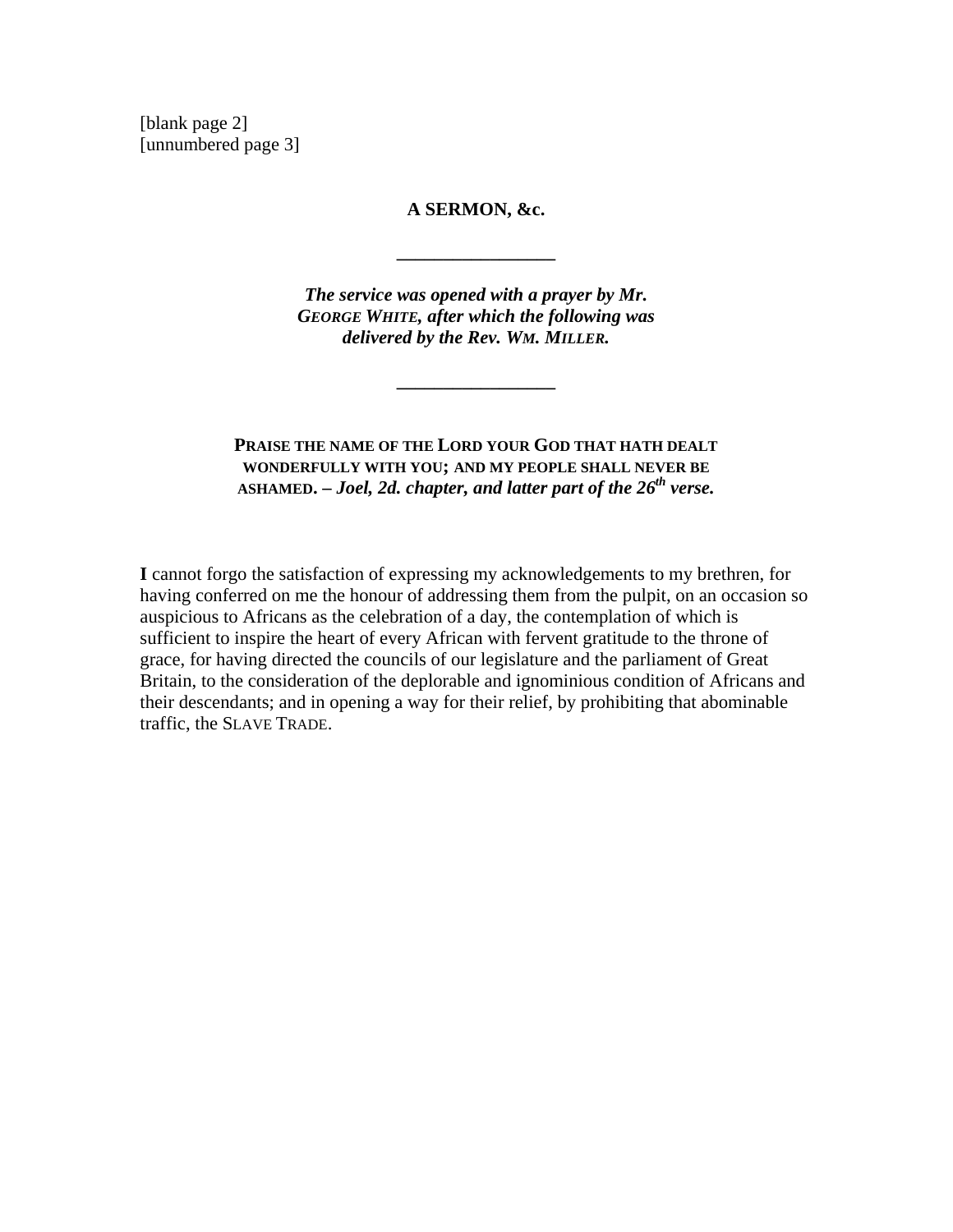#### [page 4]

 My brethren, it requires no further proof than a recurrence to your own experience, to convince you of the benefits that will accrue from this act of theirs. The idea of our being acknowledged men, is competent to raise us from the foul abyss of indignity into which we have been plunged. I say of our being acknowledged men; because the conduct of our oppressors has perspicuously exhibited an opinion of our mental faculties being inferior to theirs. The kidnapping in Africa, the horrors of the middle passage, and the inhuman sale of slaves after their arrival, furnish the contemplative mind with instances of cruelty that speaks a language clearer to be understood, than the most vociferous and emphatical expression of uncouth opinions.

 Ancient history, as well as holy writ, informs us of the national greatness of our progenitors. That the inhabitants of Africa are descended from the ancient inhabitants of Egypt, a people once famous for science of every description, is a truth verified by a number of writers. One has asserted, and from fundamental evidences, that the first learned nation, was a nation of blacks. "For it is incontrovertible," says he, "that by the term Ethiopians, the ancients meant to represent a people of sable complexion and curly hair." Other writers have said that the Ethiopians were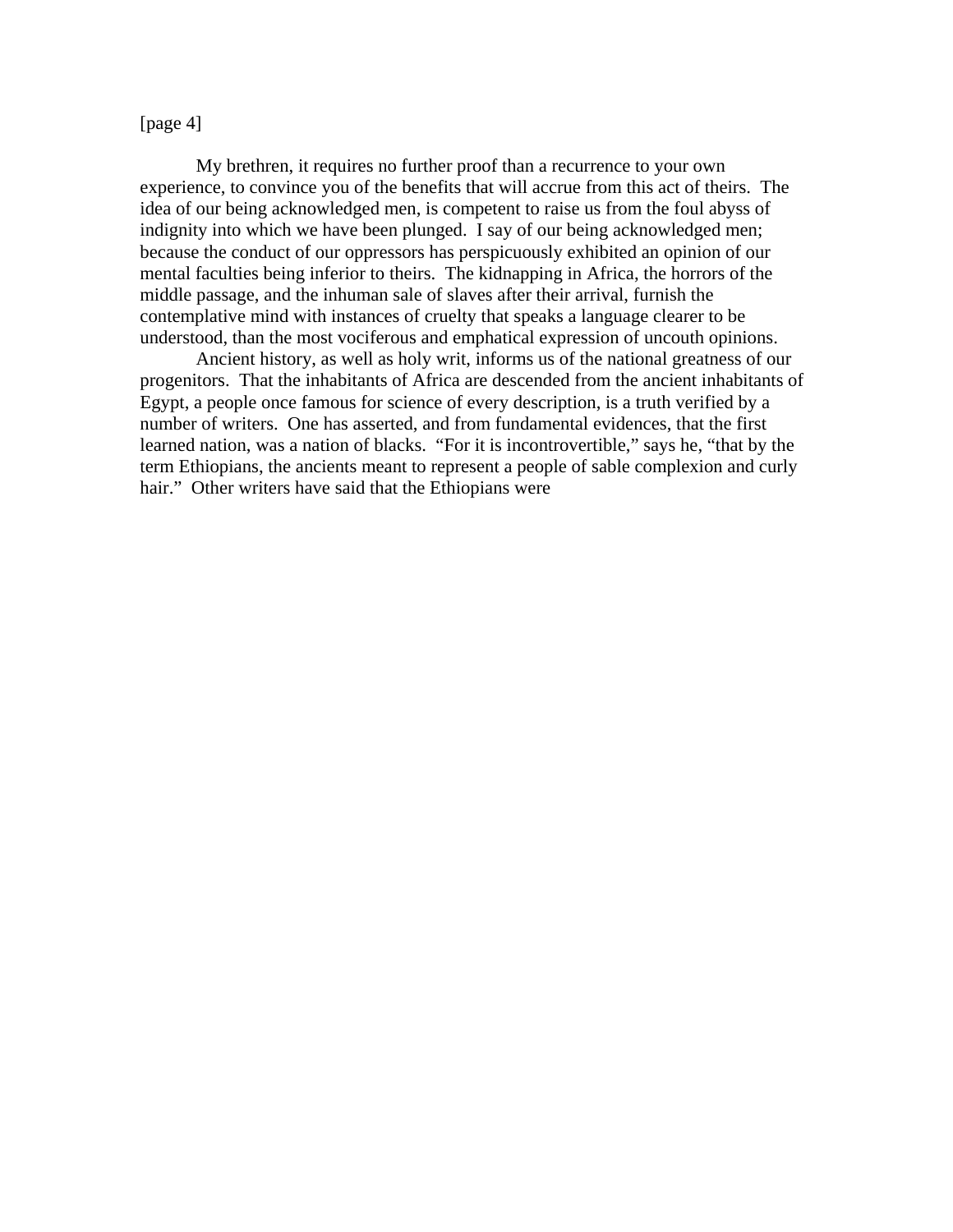[page 5]

only a colony of Egypt. We read in a number of the Psalms and Prophecies, of their being a very haughty people. Isaiah, speaking of their downfall, says, "And they shall be ashamed of Ethiopia their expectation, and of Egypt their glory."

 Not having drunk profusely of the streams of ancient and oriental history, my abilities cannot afford you a technical elucidation of the different opinions of writers on this subject; I shall therefore confine myself to the words of the text.

*Praise the name of the Lord your God that hath dealt wondrously with you, and my people shall not be ashamed.* 

 It is a maxim deplorably true, that nations, as they grow great and prosperous, run into all manner of cupidity and idolatry. The history of every age proves, that vice and immorality will keep pace with wealth and prosperity. Our progenitors, after arriving at the plentitude of prosperity, and the pinnacle of national greatness, forgot Jehovah's benignity, and dared to defy his wrath; which caused God to speak by his prophet Isaiah, in the twentieth chapter of his prophecies, that, "Like as my servant Isaiah hath walked naked and barefooted for three years, for a sign and wonder upon Egypt and Ethiopia, so shall the king of Assyria lead the Egyptian prisoners and Ethio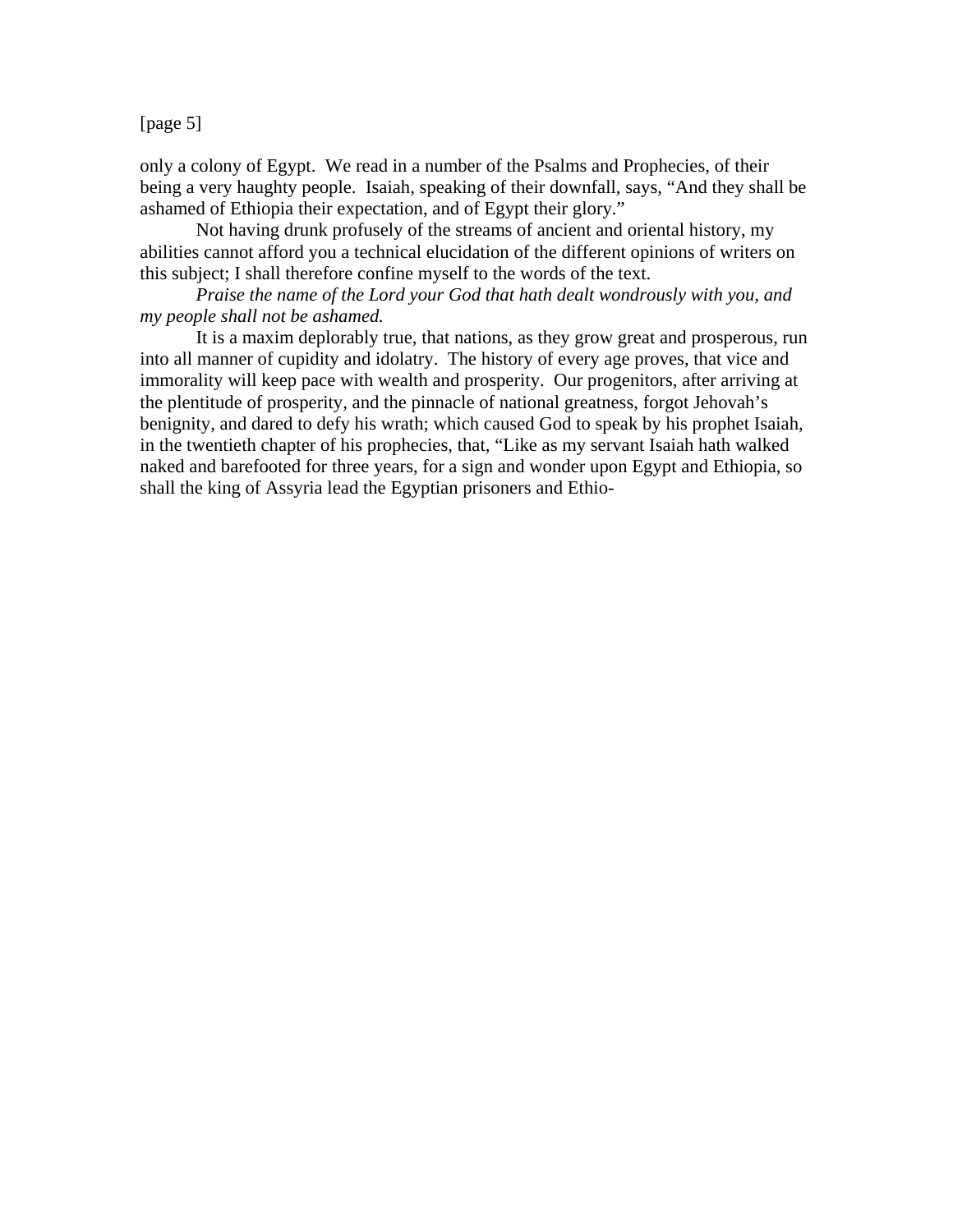[page 6]

pian captives, young and old, naked and bare-footed, even with their bodies uncovered; to the shame of Egypt." My brethren, you have all seen this prophecy astonishingly fulfilled, even to a very late period, upon the unhappy Africans. The mercies and loving kindness of God to his creatures, are beyond measure; but offended goodness calls for retribution, and God has dealt wondrously with us.

> 'Tis thus Omnipotence his law fulfils, And Vengeance executes what Justice wills.

 When pondering over our pitiable fate, as foretold by the prophet, we are ready to exclaim as Job, "Let the day perish wherein I was born, and the night when it was said, a man child is conceived." But reflecting on the goodness of God, and his wisdom in all things, we are solaced with the hope of seeing the psalmist's prediction fulfilled, that "Ethiopia shall soon stretch out her hand and come unto God." This prediction, my brethren, is wonderfully fulfilling. We see Ethiopians stretching forth their hands, and coming to God, with songs and everlasting joys upon their heads. We are ready to cry out, O God, they ways are past finding out; thy councils are unsearchable.

Perhaps there is none of the prophecies more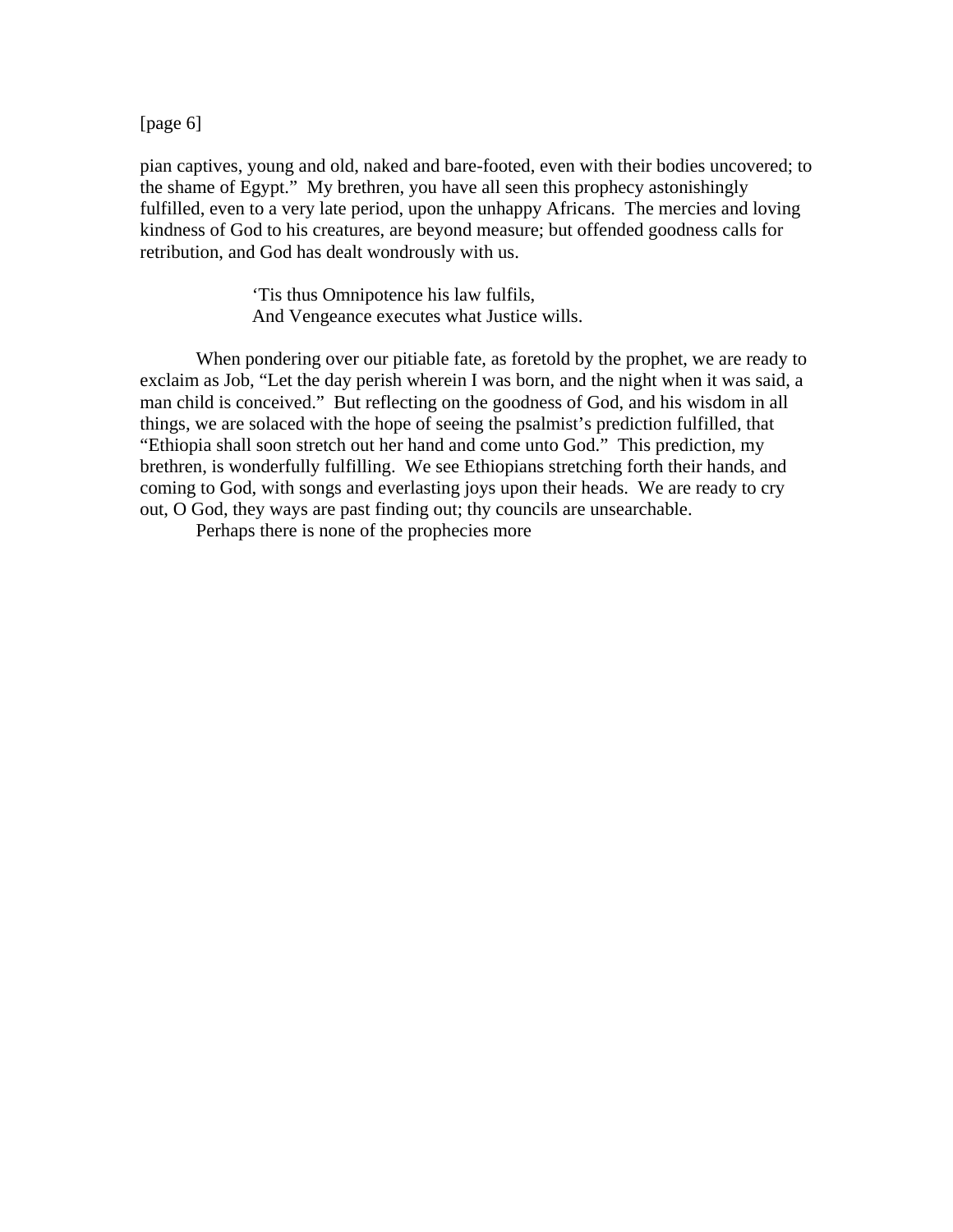#### [page 7]

literally fulfilled, than those on which we are now treating. But to go through a correct account of the Ethiopian debasement, would encroach upon the limits of a sermon; it would be too laborious for myself. Suffice it to say, that subsequent to the prediction, beginning with the Assyrian invasion, the trade in slaves has been spreading wider and wider, as when poison entereth a man's body, it diffuses its fatal effects through the whole of the human system; so the trade extended to all the commercial nations of the globe; and in the fifteenth century was sanctioned by most of the European governments. Since that time the shores of Africa have presented a scene of devastation and bloodshed; its unfortunate inhabitants carried as slaves through all parts of the world, agreeable to the very words of the prophet, naked and barefooted. The Moors, themselves Africans, have largely participated in the abasement of Africa. Says God, "I will set the Egyptians against the Egyptians; they fight every one against his brother, and every one against his neighbor: city against city, and kingdom against kingdom."

 But, my brethren, we cannot reasonably murmur against Deity for this heavy judgment; forsooth his chosen people, yea, his chosen servants, felt the severity of his chastisement. We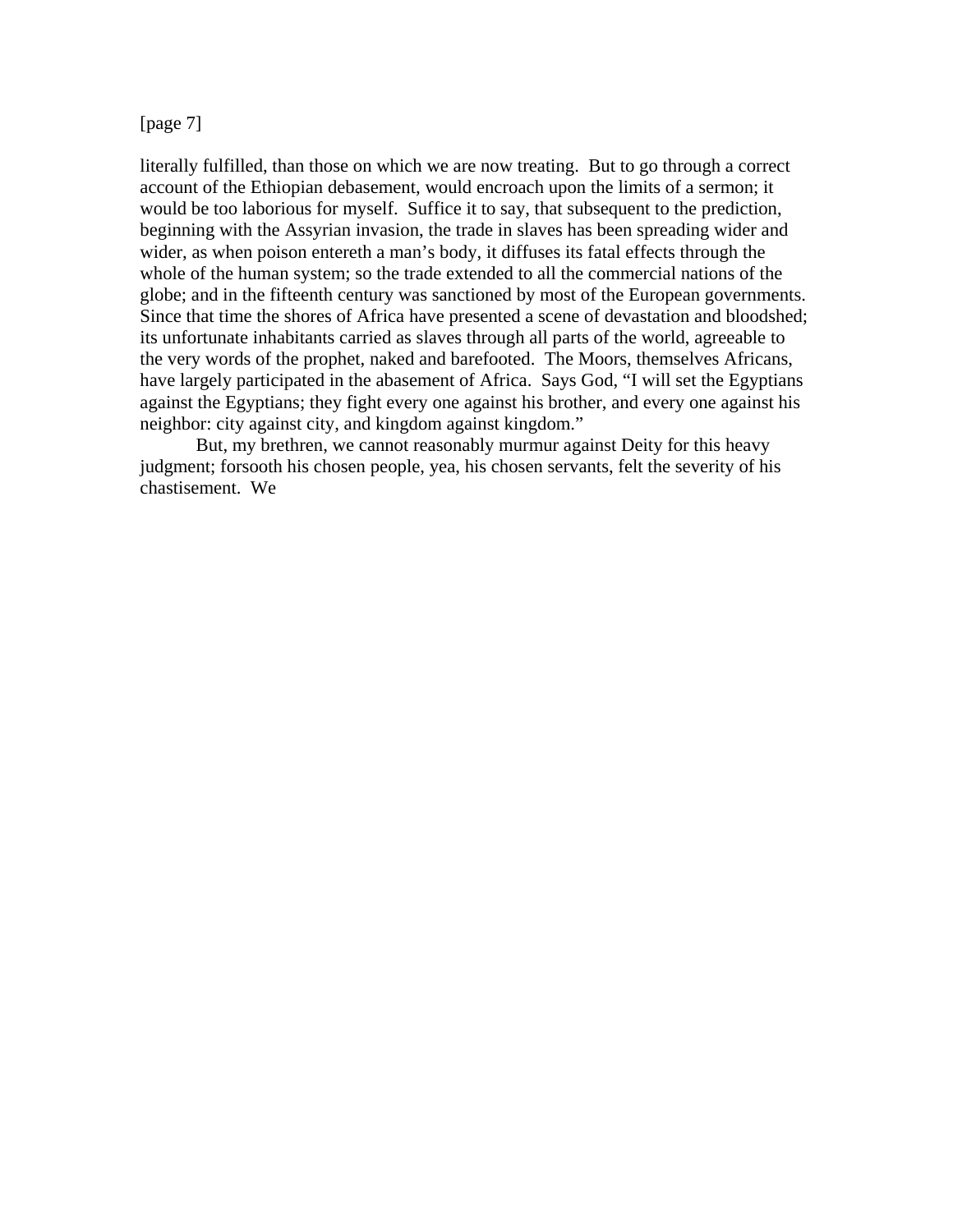#### [page 8]

find Moses deprived of the happiness of entering the promised land, for disobedience; and Aaron likewise for making a golden calf in Horab; without reciting many of the like examples, we find David, a man after God's own heart, abased for having committed a crime that was abominable in the sight of God. The Jewish nation, God's chosen people, were, by Jehovah's mandate, led captive into a strange land for their iniquity, which they attempted to cover with oblations and long prayers. Isaiah gives the reason of God's permitting their captivity, "Behold, the Lord's hand is not shortened that it cannot save, nor his ear heavy that it cannot hear; but your iniquities have separated you and your God." But, my brethren, notwithstanding God permitted these things to come to pass, it does not follow that the oppressors of Africa are less culpable for their savage treatment to the unoffending Africans. When it pleased God to suffer the Israelites to be led captives by Nebuchadnezar, king of Babylon, he did not connive at the austerity and untoward haughtiness of this proud king; but administered to him in his turn such physical evils as brought him to a recollection of his dependence upon Divine Providence. Elated by the success he had obtained over the Jews, and many other nations he made tributary to him; and not consider-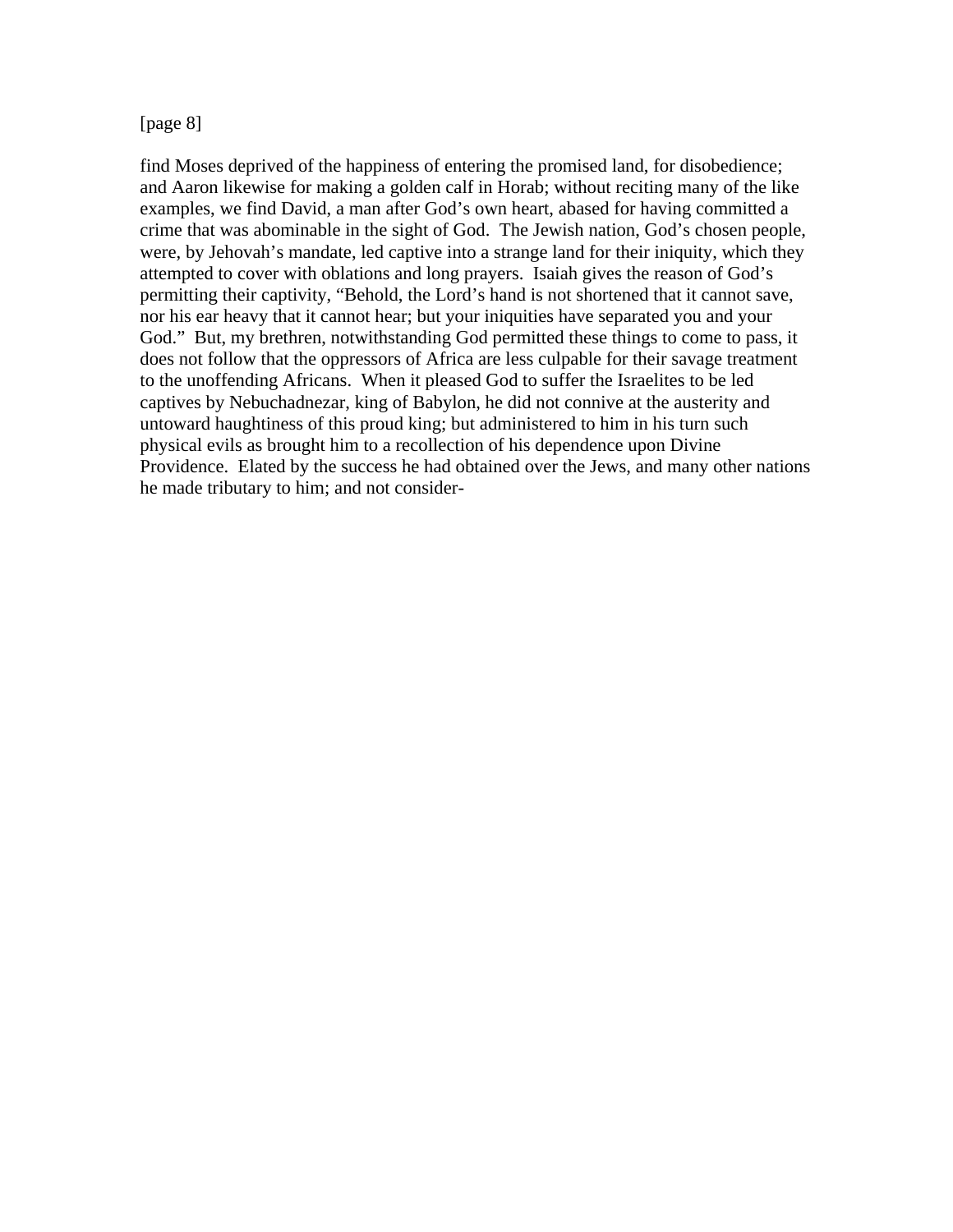#### [page 9]

ing that his power was from above. Notwithstanding the forewarning given him by a dream, and the interpretation thereof by Daniel, we find that twelve months from the epocha of his dreams, as he walked in the palace of his kingdom, he spake as if infatuated with pride, and said, "Is not this great Babylon that I have built for the house of the kingdom, by the might of my power, and for the honor of my majesty?" That moment, yea, while he yet was speaking, a voice was heard from heaven, pronouncing his sad doom: among the beasts of the field he was driven, and eat grass as an ox, till seven times passed over his head, at the end of which time he acknowledged the supremacy of the great Jehovah, and was restored to his kingdom.

 The examples I have delineated, my brethren, will shew you how God deals with perverse men. In like manner nations are dealt with. But when we come to reflect upon the high character of Europeans as civilized people and christians, we are astonished to find among them men similar in disposition to the ravenous tyger of the desert, and the nations at large losing sight of the laws of God and of nature, sanctioning a trade so disgraceful to the human species, and so foul a blot on the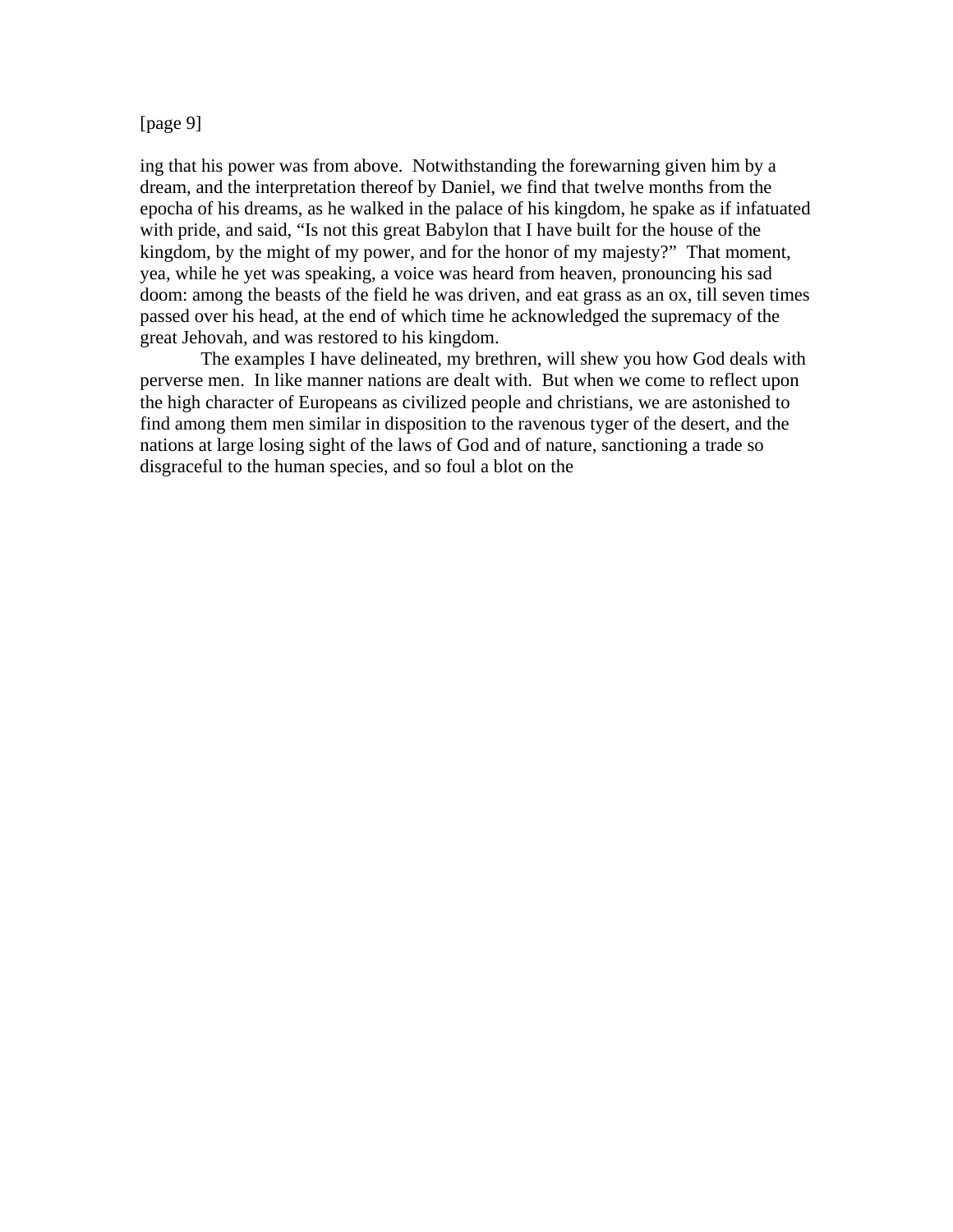[page 10]

christian character. How just this question put to the European nations by the poet,

 Canst thou, and honored with a christian name, Buy what is woman-born, and feel no shame? Trade in the blood of innocence and plead Expedience as warrant for the deed?

 Some of these men, besides pleading necessity for their detestable conduct, have had the effrontery to attempt to palliate their crimes with quotations from scripture. But, my brethren, it does not require any genius to confute the base assertion. Sacred writ enjoins righteousness; and is it right to enslave a fellow-creature? And worst of all, to chain him and task him, and exact his service with stripes, that mercy with a bleeding heart weeps when she sees inflicted on a beast.

 Happy it is for us, my brethren, that we inhabit a part of the globe where these things are not immediately before our eyes. But meditate on the accounts you may have received from the West-Indies, which some of you may have been eye-witnesses to, when, at the blowing of the horn, the slaves, young and old, men and women, naked and barefoot, running as it were for life, les they should be beaten for being one moment behind their fellow-laborers. Picture to your ima-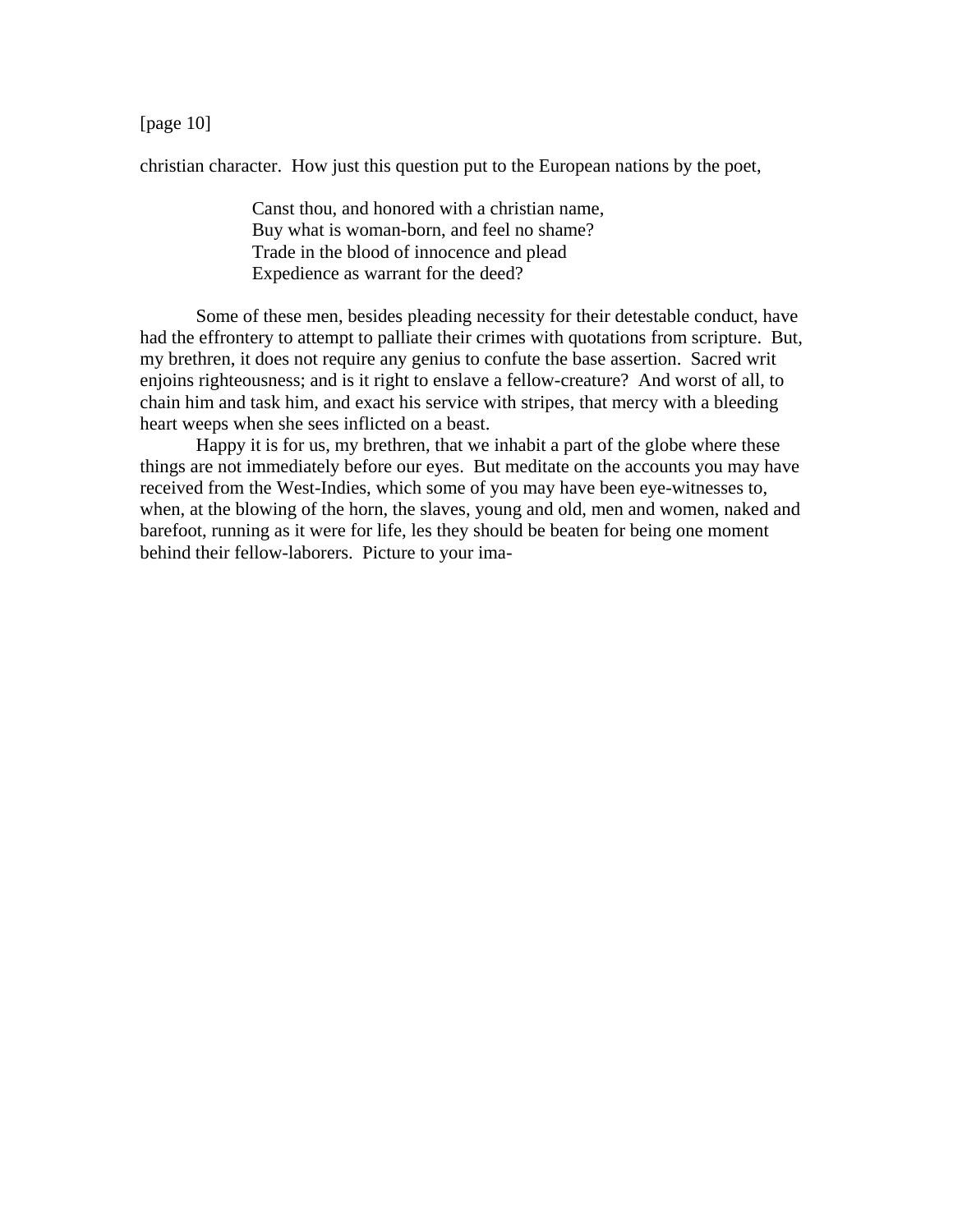#### [page 11]

ginations the women enduring all the inclemency of the torrid zone, their bodies uncovered, and their young and tender offspring tied to their backs, digging two or three feet with a hoe in a soil that almost resists the powers of the pick-ax; and if there is the least cessation in their most servile labourers,—O sad communication! They are laid down and receive corporeal punishment with the cart-whip, the sight of which is sufficient to produce a despondency in the unhappy slaves.

 According to the basis of the christian religion, we are bound to love God with all our soul, and our neighbor as ourselves: but this sacred injunction does not reach the heart of the oppressors of Africans: there is no flesh in their obdurate hearts—it does not feel for man. They disregard the opinion of Job, that pity should be shewn to those who are afflicted; but the weakness attending a state of procreation, in the weaker sex, forms no barrier to their inhuman scourging. My brethren, to go through the fiftieth part of the afflictions of Africans and their descendants, would be trespassing on your patience. Enough it is that the hydra from which issued all our sufferings, has received its death wound: the nations possessing the most commerce, have been the first to assail and halt it. We see that God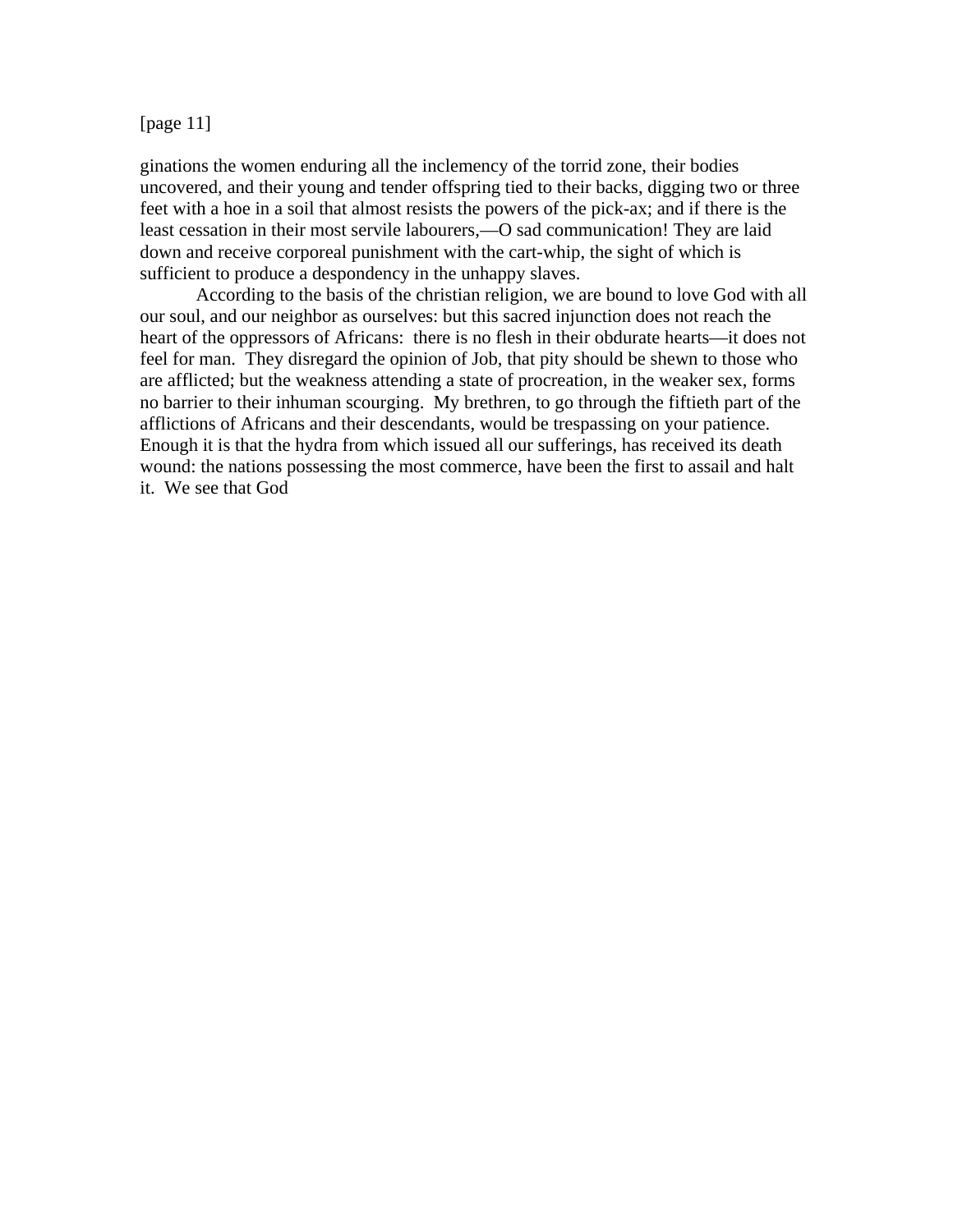#### [page 12]

has not cast us away: as a step to raising the Africans, we find that in the year 1789, or thereabouts, a settlement was made on the sea-coast of Africa, under the sanction of the British government. This place is perhaps well known to a number of you by the name of Sereleon. Great encouragement has been given to it as a colony of Great-Britain, which promises a numerous population; and besides the migration of a number of Missionaries there, a society has been lately established in England, consisting of the leading characters of that kingdom, for the identical purpose of civilizing and improving the continent of Africa. "Then shall the wilderness and the solitary places be glad for them; and the desert shall rejoice and blossom as the rose; it shall blossom abundantly and rejoice, even with joy and singing: instead of the thorn shall come up the fir-tree, and instead of the briar shall come up the myrtle-tree. The Lord shall make her wilderness like Edon, and her desert like the garden of the Lord. Joy and gladness shall be found therein, thanksgiving and the voice of melody; they shall tread upon the lion and adder, the young lion and the dragon shall they trample under foot."

 We also find in our own country, and particularly in this state, laws favorable to Africans,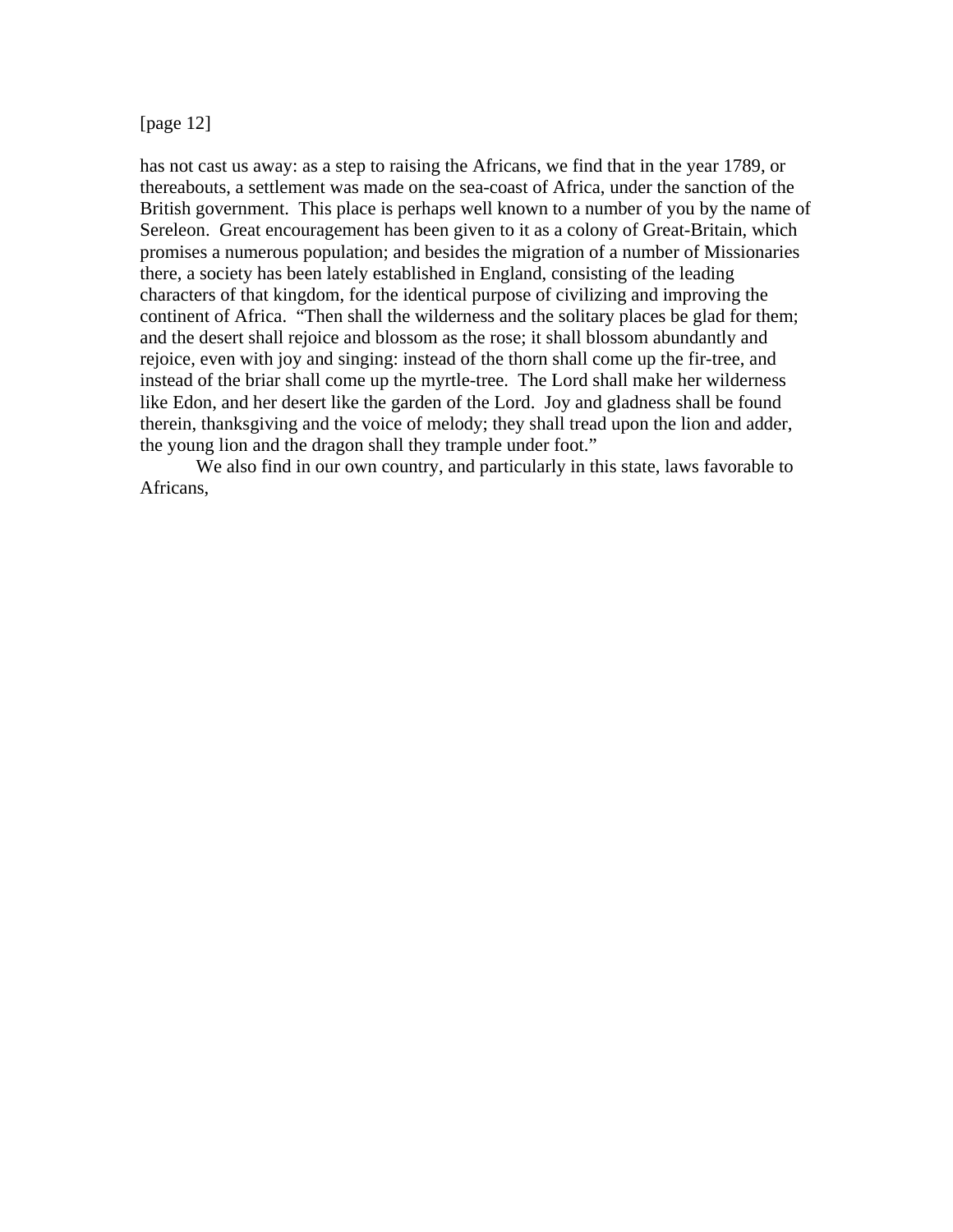[page 13]

are yearly enacted, and a number of us enjoying the benefit thereof. Although we cannot, consistent with our feelings, thank the oppressors of our forefathers for bringing them to the civilized world, yet when we compare our improved state in the arts to the state of improvement and civilization in Africa, we are ready to cry to God, individually, like David, "It is good for me that I have been afflicted, that I may learn thy statutes, the law of thy mouth is better unto me than thousands of pure gold and silver. With the pure thou wilt shew thyself pure, and with the forward thou wilt shew thyself unsavory; for thou wilt save the afflicted people, but will bring down high looks. O satisfy us early with thy mercies, that we may rejoice and be glad all our days; make us glad according to the days wherein thou hast afflicted us, and the years wherein we have seen evil. Let thy works appear to thy servants, and thy glory to their children."

 It is reasonable, my brethren, that we should praise God with our souls humbled, as in the dust, for having changed the hearts of men towards us. We find not only our state improve, but science has begun to bud among us. We see God raising up from among this despised people, thousands of witnesses to his gospel—many hun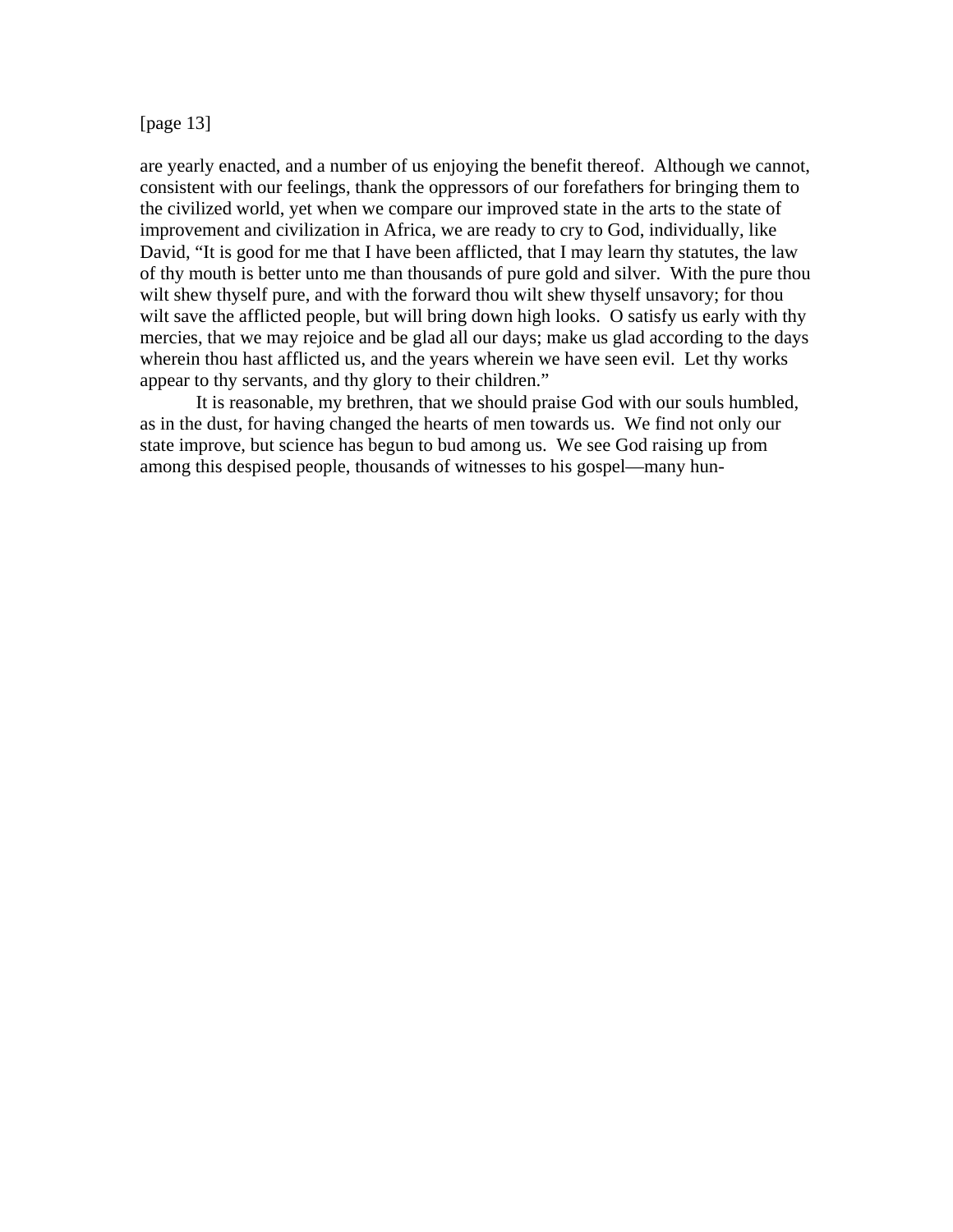[page 14]

dreds of ambassadors for him, many of whom, I trust, will visit the land of their forefathers, propagating the word of salvation, transported to behold his African kinsmen enjoying all the religious blessings that we are partakers of. My hopes on this head are very sanguine, for the Lord is dealing wondrously with us.

 I come now to make a few remarks upon the latter part of the text:—"And my people shall never be ashamed."

 The general acceptation of the phrase, my people, in scripture, is commonly understood as being applied to the jewish nation, but now to the servants of God, or christians in every nation, comprising the church militant. Peter, in the Acts of the Apostles, says, "Of a truth I perceive that God is no respecter of persons; but in every nation he that feareth God and worketh righteousness is accepted with him." We then perceiving by this, my brethren, the words my people is as applicable to those of us that fear God, as it was to the children of Israel in their most favorable standing with God. But in order to be numbered among the people of God, it behoves you to be implicit to his commands. You are bound to keep the decalogue, or moral law, in its strictest construction; to undeviatingly keep the law of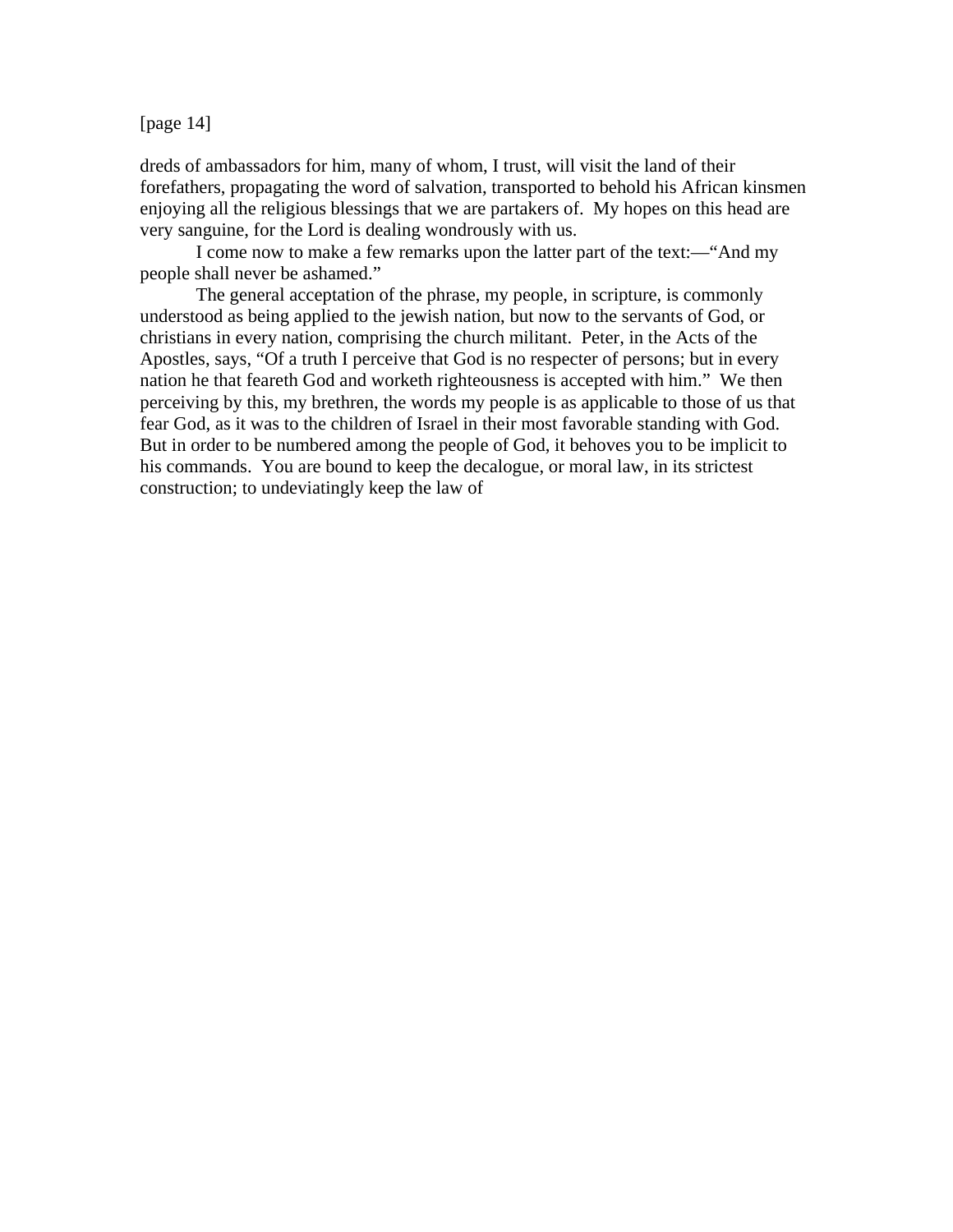[page 15]

love, which is the new commandment given by Christ; you must have a firm faith in Christ Jesus and him crucified; your loins must be girded about with truth; you must put on the breast-plate of righteousness; having your feet shod with the preparation of the gospel of peace: above all, taking the shield of faith, the helmet of salvation, and the sword of the spirit, which is the word of God. You must experience an internal evidence of the operation of the Holy Ghost, working in you by faith: you must become as newborn babes in simplicity, and in all manner of godliness; you must be prepared to be scoffed at by the world, and be buffeted for the name of Christ: yea, you must be ready as Paul to go and suffer death at Jerusalem for Christ's sake. You must be unwearied in well doing; keeping your deportment unimpeachable, your garments unspotted with corruption, and continually praise the name of the Lord your God that hath dealt wonderously with you. Prayer being one of the essential parts of worship, when you address the throne of grace, you should be fervent in your devotion in all holy zeal; this is what brings man in audience with the Deity.

 The day we celebrate, being a conspicuous manifestation of the goodness of Divine Provi